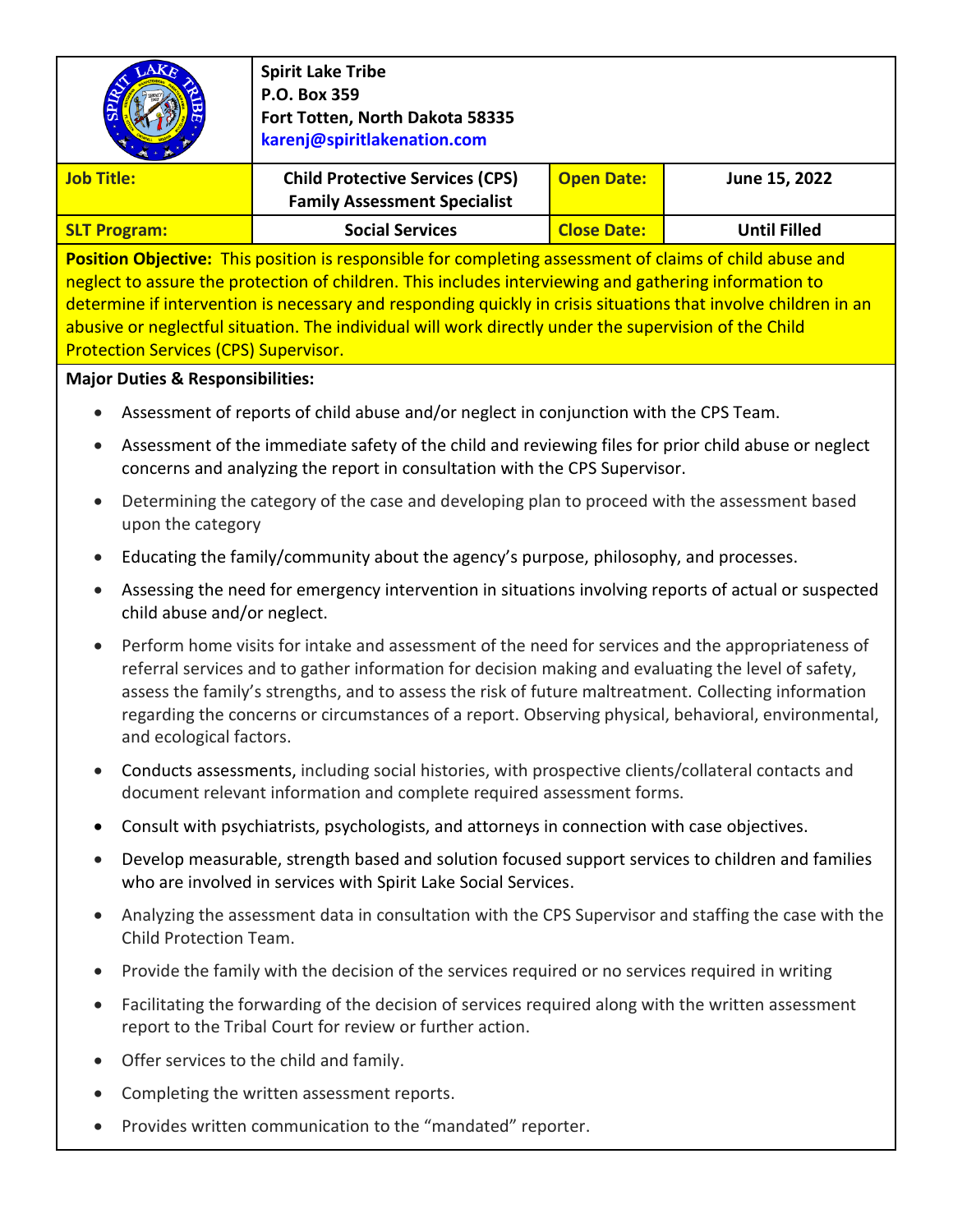- Organization and maintenance of the child and family case record.
- Provide ongoing services to children and families who have been determined to be in need of protective services and make appropriate referrals to needed service entities.
- Provide crisis intervention, crisis counseling and emergency service referrals for families for the purpose of resolving personal and family problems with the goal of keeping the family unit intact.
- Collaborates with community partners (local law enforcement, correction agencies, and Tribal courts, etc.) in child abuse and/or neglect cases.
- Make child-care, institutional, and foster home placements for children placed out of the home.
- Provide preventative services to the dependent and neglected child using safety planning and referrals to in-home services to reduce trauma to the child and to secure safety as needed and to promote family preservation.
- Prepare information and affidavits in connection with court cases and proceedings, according to the timelines stated in the Spirit Lake Children's Code and ASFA Regulations
- Provides court testimony and recommendations either in written or oral form for initial removal court proceedings.
- Involvement in ongoing professional development plan (life-long learning)
- Coordinates forensic interviews and assessments for families needing such services
- Review caseloads through supervision with the CPS Supervisor
- Other duties assigned by supervisor

**Knowledge, Skills, and Abilities Required: To be considered for this position, applicants must meet the following requirements:**

- Knowledge of the principles and practices of social work.
- Knowledge of methods and principles used to conduct intakes and provide comprehensive case management.
- Knowledge of trauma informed practices and the impact removals have on children. Ideal candidate understands that children need their families and should be raised by their own families whenever possible.
- Knowledge of child safety practices.
- Knowledge of the principles and concepts of child welfare services, including child protective services.
- Knowledge of strength based and solution focused interviewing and intervention techniques such as Motivational Interviewing. General knowledge of related theory and methods of social work practice.
- Knowledge of State and Local Resources.
- Skill in decision making and problem solving and be non-resistant to change.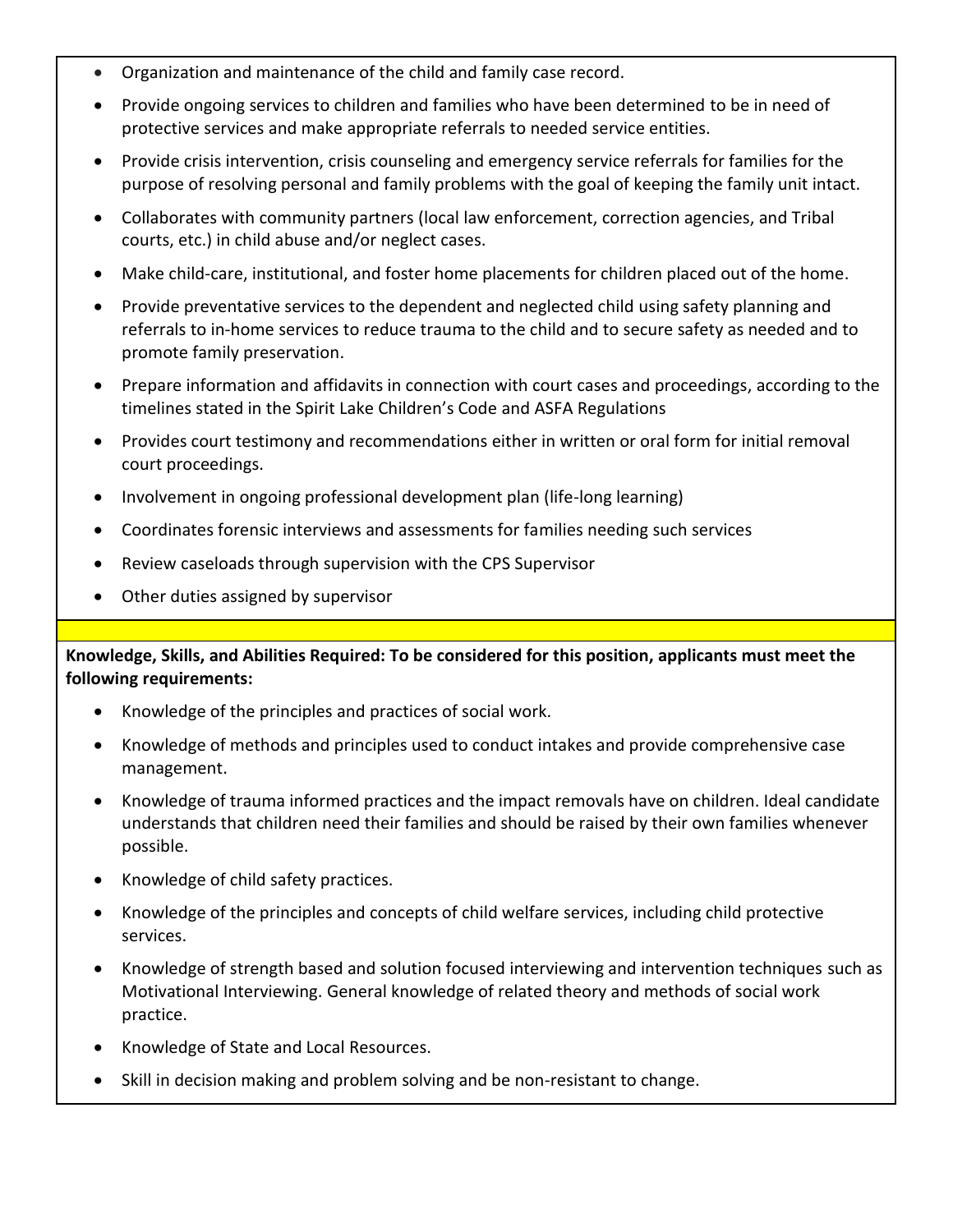- Skill in interviewing, assess and evaluation clients' needs in a non-judgmental manner, practicing culturally competent practice and sensitivity.
- Skill in interpersonal relations. Must be able to build relationships with clients served.
- Skill in oral and written communication. Must possess good organizational skills with sensitivity to details and confidentiality.
- Ability to maintain a high level of confidentiality.
- Ability to demonstrate knowledge and respect of tribal culture and values of the tribal community.
- Knowledge of individual and group behavior.
- Knowledge of current principles and practices of social work case management as they apply to the treatment of major behavior problems.
- Knowledge of the causative factors leading to social maladjustment.
- Knowledge of the social-economic factors, which promote stable family life and an understanding of the elements, which affect family security.
- Knowledge of the child welfare laws relating to dependency, neglect, and delinquency.
- Knowledge of the principles of family and marital counseling.
- Knowledge of the techniques of child placement with emphasis on the complete participation of the parent or guardian.
- Knowledge and skills of technical social work, casework, and community resources.
- Knowledge and skills of child development, family systems, the dynamics of abuse and issues of separation.
- Knowledge and skills of legal procedures, court system, mental health, and medical practices.
- Ability to plan, assesses, and make decisions under pressure.
- Ability to tolerate high levels of stress.
- Ability to make independent judgments with minimal consultation free from oppressive judgements.
- Ability to communicate with and understand the problems faced by families from all cultural and economic levels.
- Ability to work with a wide variety of families and cultures.
- Time management skills.
- Ability to work effectively both independently and cooperatively with others as a team to develop the agency.
- Ability to work in a continually demanding, changing, complex work environment.
- Ability to work independently and as a team member.
- Must be able to work flexible hours and be available to be on-call (after hours and weekends).

**Qualifications, Experience, and education required:**